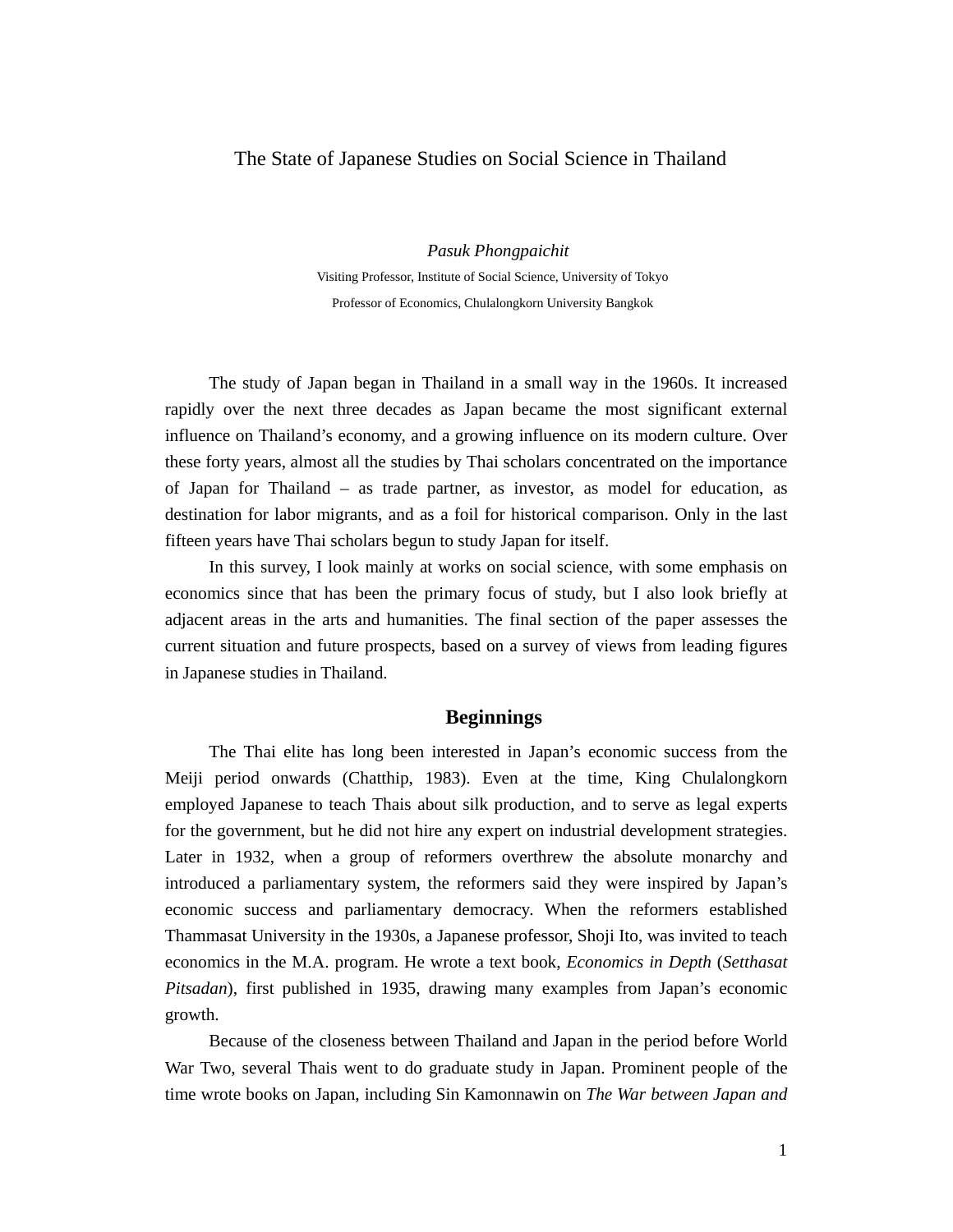*Russia*, Luang Vichit Vadhakan on Japanese history in the eighth volume of his *World History* (*Prawatisat Sakon*), and the socialist intellectual Kulap Saipradit who set his famous novel, *Behind the Picture*, partly in Japan.<sup>1</sup>

# **1960s: Studying Japan to understand Thailand**

Thai interest in Japan was interrupted by World War Two, and revived in the 1960s after the Japanese economy recovered and began to grow even more spectacularly than before the war. Thai-Japan trade increased and Japanese investment became significant Also in this era, Thai universities began to expand. The Japanese government offered scholarships for Thai students to study for bachelor degrees in Japanese universities. The first Japanese language courses were introduced in Thammasat University in 1964 and Chulalongkorn University in 1966.

At this stage, there were no true "Japan experts." However, a handful of scholars who had a broad interest in Asia in general devoted a significant part of their attention to Japan. Mostly they were trained at US universities. For the most part, they focused on Japan in order to know Thailand better, rather than to understand Japan for itself. The most prominent areas of study were Japan's historical development since the Meiji era, and Japan's economic success since the World War Two. In both cases, Japan's experience was studied in order to compare it to that of Thailand.

The pioneers were Khien Theerawit, the Director of the Institute of Asian Studies at Chulalongkorn University, and Likhit Dhiravegin (later Associate Professor and Dean, Faculty of Political Science, Thammasat University). Both learned Japanese, and wrote mostly on politics or economic relations. Khien wrote three books on Japan: *Evolution of Japanese Politics* (1965), *Japan's Political System* (1968) and *Japan's Foreign Policy* (1968). Likhit wrote an important article on 'Contrasting Modernization in Chulalongkorn's Siam (1868-1910) and Meiji Japan (1867-1912)' (1970). In addition, there was a sprinkling of works by other scholars on history, culture, religion and beliefs, such as *Japanese Civilization* by Pechari Sumit (1968) (Chatthip, 1983).

## **1970s: Studying Japan's importance for Thailand**

Over the 1970s, Japanese exports to Thailand and investment in Thailand both increased very rapidly. Thailand faced an economic depression due to the hike in oil prices in the early 1970s, which resulted in inflation and large current account deficits. As the trade deficit with Japan was very large, there was a student movement to boycott

<sup>&</sup>lt;sup>1</sup> Unless specified, all the works by Thai writers on Japan cited here were written in Thai.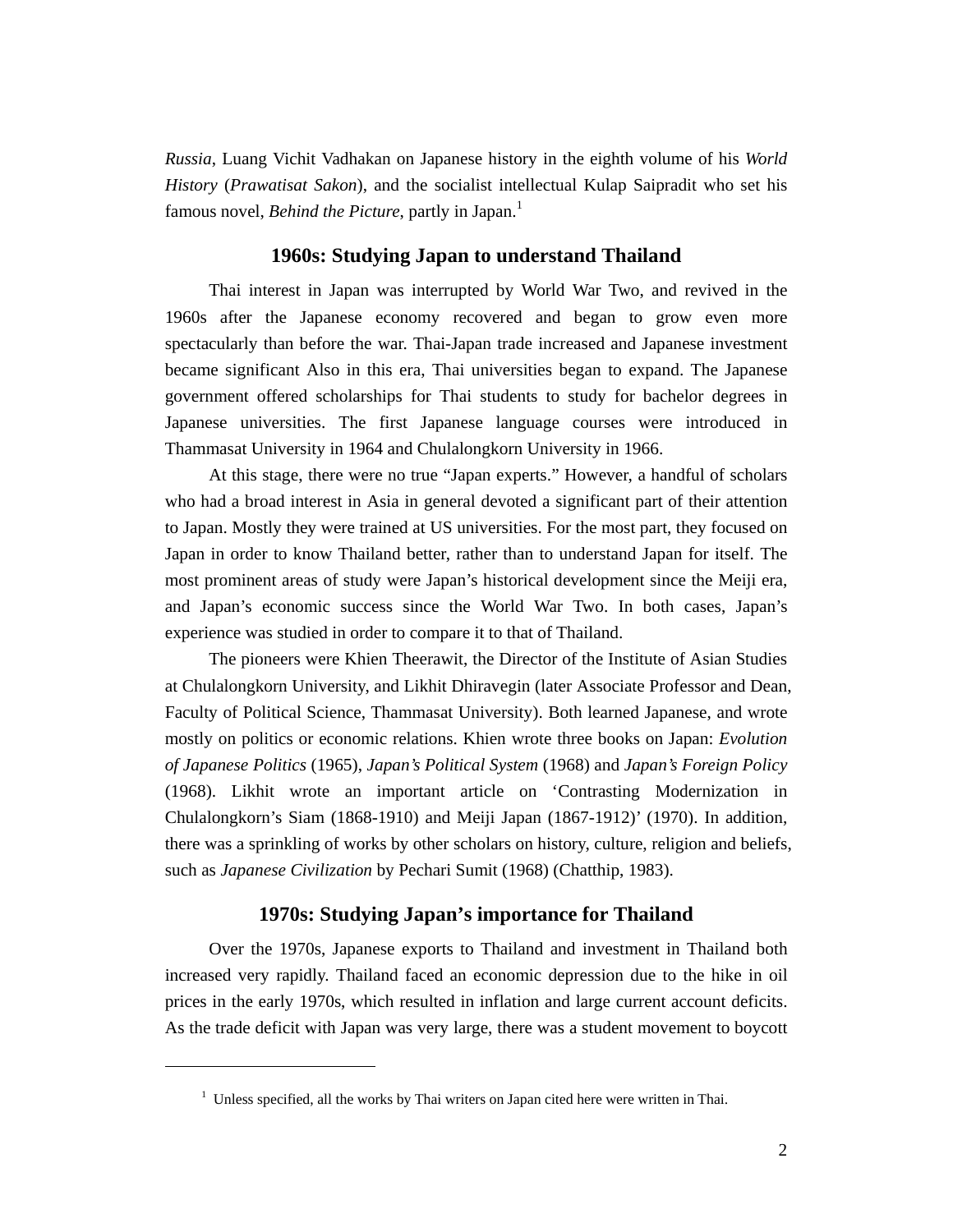the consumption of Japanese goods. Similar incidents happened in neighboring countries.

Interest in Japanese economy and society was enhanced by the rise of Japan as an economic power, its success in coping with the oil price hike (while Europe and the US experienced an economic recession), and the increased importance of Japan to the Thai economy. Japanese government promoted Japanese studies all over the world with generous funding. What happened in Thailand followed the world trend.

Against this background, Thai researchers made studies on the economic relations between the two countries and tried to understand the rise of Japan from historical perspectives. Khien Theeravit remained the major contributor. In *The Economic Relations Between Thailand and Japan* (1974), Khien discussed the development of the Japanese economy from World War Two onwards, compared the experience of Thailand, and analyzed the Japanese economic influence on Thailand. In collaboration with other scholars he produced, *Thai Perceptions of China and Japan* (1975), and *Thailand–Japan Relations from the Thai Perspective* (1979). At about this time Dr Warin Wonghanchao set up a Japanese Study Group at Kasetsart University. Later both Warin and the group moved to Chulalongkorn University.

In order to provide texts for Thai students, several books were published in Thai on various aspects of Japanese society, history and politics. Some were translations, and the rest were mainly adaptations and syntheses of academic works originating from the west. The Thai academics who produced these works came from the major state universities, namely Chulalongkorn, Thammasat, Ramkhamhaeng, Sinakharinwirot and Kasetsart. The Social Science Association of Thailand received some funding from the Rockefeller Foundation to produce textbooks on Japan, and the Japanese government provided generous funding for promoting Japanese studies, especially through the Japan Foundation.<sup>2</sup> The 1970s also saw some theses on Japanese topics by M.A. students.<sup>3</sup>

<sup>2</sup> Among works of this era were: *History of Japanese Civilization*, translated by Petchari Sumit (1973); *New Era of East Asia*, translated by Petchari Sumit (1975); *Contemporary Japanese Imperialism*, translated by Saneh Chamarik (1975); *Modern Japanese History*, translated by Panni Sungbunmi and Prakaithong Sirisuk (1977); *Sources of Japanese Tradition*, edited by Wm. Theodore de Bary (1960), translated by Chamnong Tongprasert (1971); *The Influence of Shintoism on Japanese Society after the Second World War* (1977); *Japanese Economic History*, a basic Thai text book by Watchana Sangrasmi (1978); *Japanese History* (1979) and *Japanese Civilization* (1987) by Pensri Kajananomai; and 'Labour Movement in Japan' by Prasert Chittiwatanapong in 1976.

<sup>&</sup>lt;sup>3</sup> For example Suphon Pinsipetchkul on some aspects of Japanese pre-history, and Chukiat Banthuwong on Japanese foreign policy.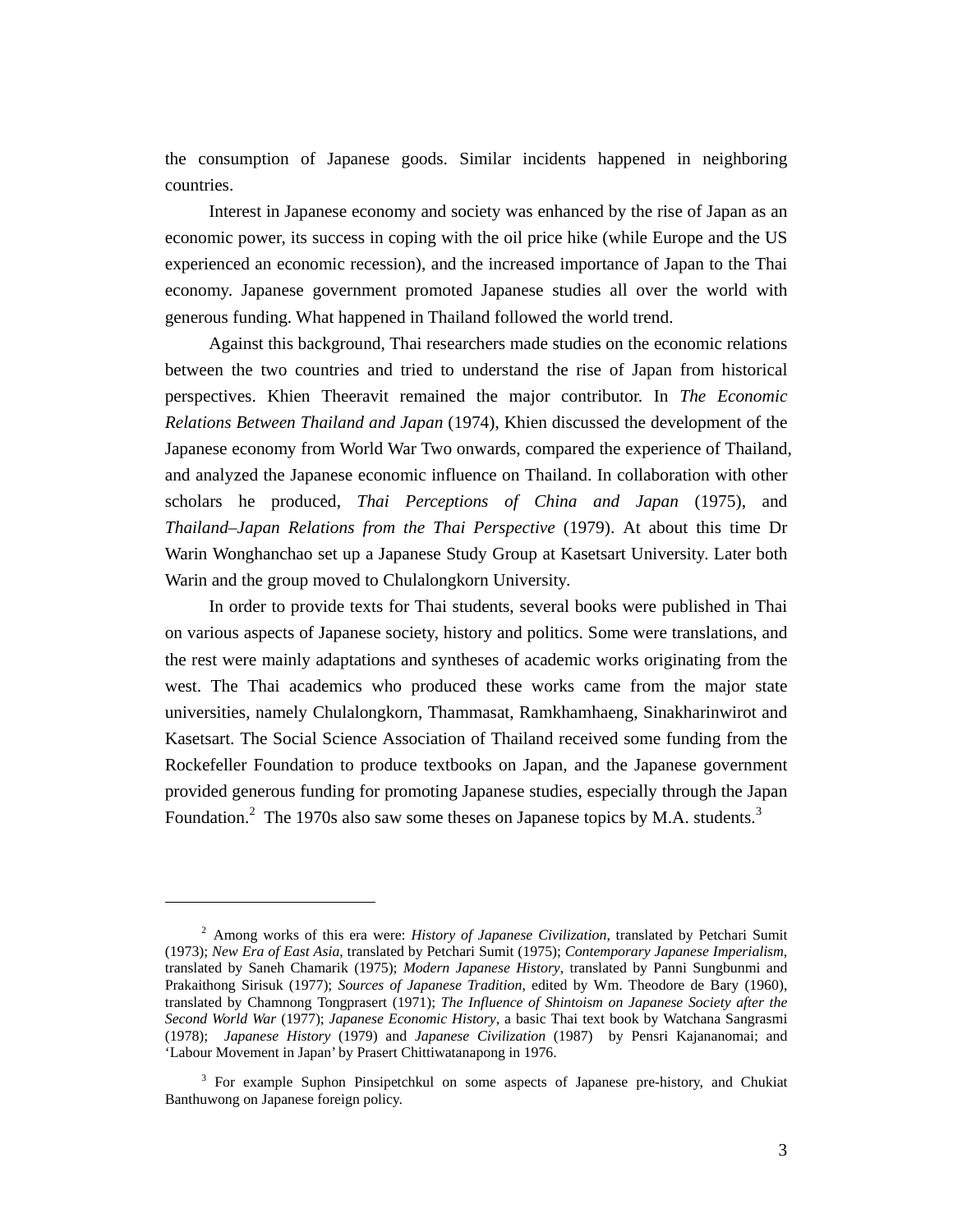## **1980s: Studying Japan's impact on Thailand**

In the mid 1980s the Thai economy revived and entered a boom period that lasted until the mid 1990s. A major factor in the boom was the unprecedented inflows of foreign investment from Japan and other East Asian sources following the Plaza Accords in 1985 and the subsequent rise in the value of the yen. Moreover, this investment had a new aspect: besides investments from large Japanese firms, there were new inflows from Japanese small and medium enterprises (SMEs). These inflows helped to spark a ten-year boom in the economies of Thailand and its Southeast Asian neighbors.

Japan became the single largest influence on Thailand's economy. Against this background, Thai scholars showed more interest in understanding Japanese politics, society and economy. Instead of using Japan's historical experience as a foil for comparing Thailand, scholars now focused on understanding Japan's involvement in Thailand. That meant understanding more on how the Japanese economy worked, what were the motives behind Japanese companies investing in Asia, what factors influenced Japanese foreign policy, and who was important in Japanese politics.

Several book on the Japanese economy were translated into Thai.<sup>4</sup> Some Thai economists compiled works on economic relations between Thailand and Japan, and on key topics such as Japanese investment and the reasons behind Thailand's trade deficit.<sup>5</sup> In addition several books on Japanese business management and Japanese-style production management were translated from English into Thai, and were used in university courses on business, along with American textbooks (Natenapha, 2004).

The limited number of books on the Japanese economy and management reflected relatively scant interest on the part of Thai researchers and academics in understanding the larger context and underlying causes behind Japan's economic success. There was no debate in Thai academic circles about Japan's economic history, or about the

<sup>4</sup> Including: *Japanese Economic History* (1983); *Market Strategies*, translated by Somkid Jatusiphithak (1986); *Bargaining Japanese Style*, translated by Amnuey Pathiphatphaophong (1986); *Economic Development of Modern Japan*, translated by Kanoksak Kaewthep and Busaba Khunasirin; and *The Challenges of Japanese SMEs*, translated by Wai Jamonman (1989).

<sup>5</sup> Key works included: Banyat Surakanvit, ed., *Japanese Economic Development: Valuable Lessons* (1983); Suwinai Phoranawalai, *Structure of the Japanese Economy and the Development of World Capitalism after the Second World War* (1980), *Theory of the Multinational Corporations and Thai Economic Development* (1987), and *Japanese Companies and Thailand's NIC* (1989); Khoonthong Intharathai, *Knowing Japan: Its Economy and Society* (1983); Kongsak Sonteperksawong, *The Evolution of Japanese Capitalism* (1985); Medhi Krongkaew, 'The Japanese Economy According to Thai Economists' (1989). Of these only that of Khunthong Intharathai was written by a Japan specialist and based on research conducted in Japan.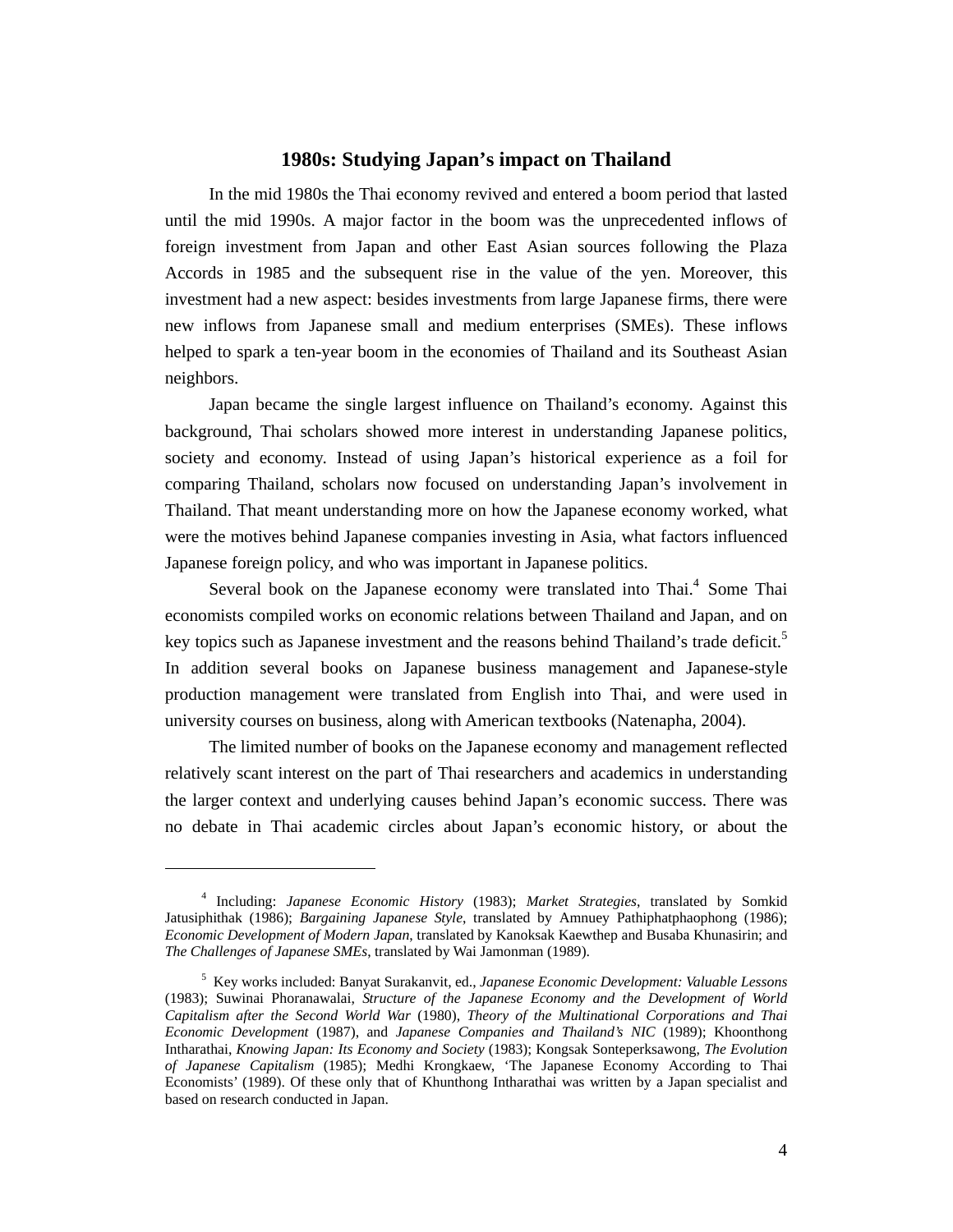different analyses of the Japanese economic "miracle." Students of economic development showed little interest in studying the Japanese model.

This lack of interest in Thailand in a "Japanese model" of development is curious. Perhaps it can be explained this way. Thailand was an overwhelmingly agrarian country, and until the late 1970s most of its economic growth still came from agriculture. Japan's model of industrialization depended on taxing agriculture to raise capital, but such a strategy would face opposition from vested interests in Thailand. From the 1970s there was some attempt by Thai policy-makers to pursue import substitution policies, with the major aim of overcoming Thailand's persistent trade deficits. Yet the Thai government was not interested in adopting a fully fledged industrial policy along the lines of Japan and South Korea. Thai economic policy makers were heavily influenced by mainstream economics that stressed the importance of the market mechanism and discouraged government intervention except for general macro-economic policies (monetary and fiscal policies) to provide economic stability to facilitate the working of the market mechanism. Policy-makers seemed reconciled to the idea that Thailand was a latecomer which had no choice but to let its industrialization be dictated largely by the forces of globalization – that is by welcoming foreign direct investment, and by becoming a part of global production chains.

Yet Thai policy makers were interested in employment, and concerned whether foreign investment, with its in-built bias towards capital-intensive production, would generate enough new employment to absorb Thailand's rapidly increasing labor force. For this reason, government planners and academic economists were fascinated by the roles of small and medium enterprises (SMEs) as employment generators in Japan.

During the 1980s, there were a few studies on SMEs in Japan, notably by Busaba Kunasirin. I went to Japan on a JSPS scholarship and did a research on the place of SMEs in Japanese foreign investment.<sup>6</sup> In the late 1980s I did another study on *The New Wave of Japanese Investment in ASEAN*,<sup>7</sup> pointing out the shift of orientation from import substitution to export, as well as a change of policy on the part of Japanese investors towards building up some technological capabilities among local sub-contractors and support industries so that Southeast Asia could better serve as an offshore platform for Japanese firms.

With the rise of the Japanese economy, Japanese politics became of more

<sup>6</sup> Pasuk Phongpaichit, 'Decision-Making of Japanes SME's and Japanese Investment in Developing Countries in the 1980s', *Developing Administration Journal*, Bangkok,1987.

<sup>7</sup> Institute of Southeast Asian Studies, Singapore:1990. In English.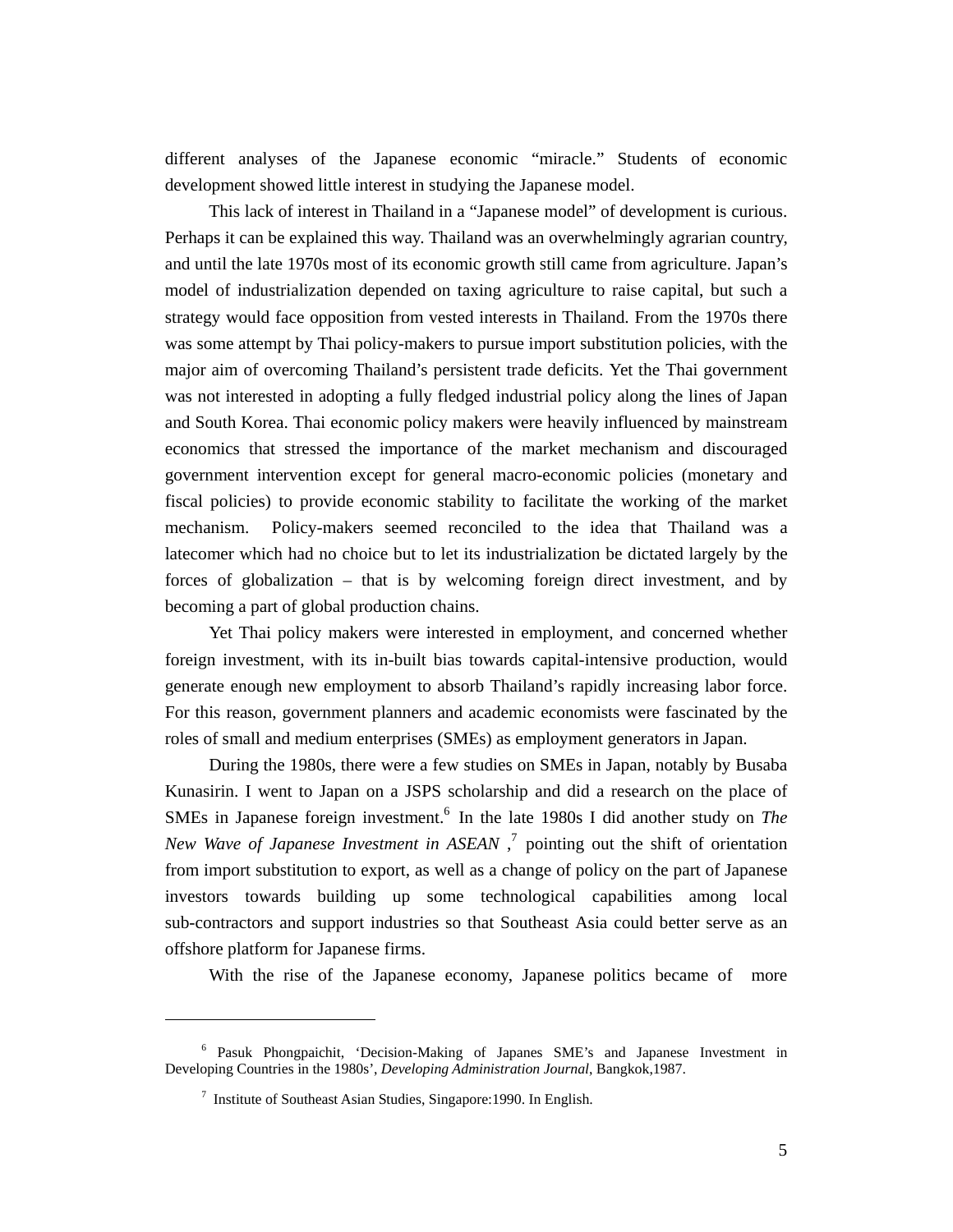interest to Thai scholars, with some venturing into history and culture.

Several western studies on Japanese politics, society and history were translated into the Thai language. The famous two by American scholars were *Japan as Number One* by Ezra F. Vogel and *The Chrysanthemum and the Sword* by Ruth Benedict.<sup>8</sup> Khien Theerawit continued to study Japan as part of his broad interest in Asia. Prasert Chittiwattanapong, a graduate of a Japanese university, wrote prolifically on Japan's modern history and politics.<sup>9</sup>

The 1980s saw the opening of another area of Japanese studies as a result of Japan's larger role in the world, and its special importance as an economic partner of Thailand. Thai researchers became interested in the influence of Japanese culture on Thai society. There were studies of the impact of Japanese cartoons on secondary school students, and comparative studies of the ethical aspects of characters in Thai, Japan and China television dramas. $10$ 

#### **1990s and 2000s: Japan and Thailand in Globalization**

By the 1990s, Thailand had a small cohort of scholars who had been educated in Japan. In addition, some Thai students who had been educated in Japan remained there to work, and also began to contribute to research on Japan in the Thai language.

### **Economics**

 $\overline{a}$ 

The major focus remained on economics, and especially on understanding Japan because of its major role in the Thai economy. In the early part of the decade, when Japanese investment was pouring into Thailand and a new Japanese factory opening every three days, the major interest was in the dynamics of Japanese capitalism. But the economic recession in Japan which began in the 1990s and continued until the early

<sup>8</sup> Others included: *Japan's Emergence as a Modern State* by E. H. Norman, translated by Phannee Chatpollarak and M.R. Siengsom Kasemsri (1983); *The Japanese* by Edwin O. Reischauer, translated by several academics and edited by Wutthichai Munsil and Supattra Nilwatchara (1981); *Japan's Modern Century* by Hugh Borton, translated by Wutthichai Munsil and Supattra Nilwatchara (1983); *Japan and the Decline of Western Imperialism in Asia 1894-1943* (1982); *Modern Japanese History* (1982); and *Japanese World View* (1983).

<sup>9</sup> His books included: *Democracy in Japanese History* (1980); *Japanese Soldiers*: *Ideology and the Transformation* (1982); *Japanese Policy Toward Southeast Asia: Fukuda Doctrine* (1985); *Issues concerning Decentralization and the Election of Governors: Case Study of Japan* (1988).

<sup>&</sup>lt;sup>10</sup> Examples include: Siriwan Lophanpaibun, 'Comparative Studies of Ethical Roles of Characters in Thai, Chinese and Japanese Television Dramas and Serials,' M.A. thesis, 1989; Duangrat Kamalobol, 'The Study of the Social Construction of Emotion of the Japanese Cartoon TV Series,' M.A. thesis, Chulalongkorn University, 1992.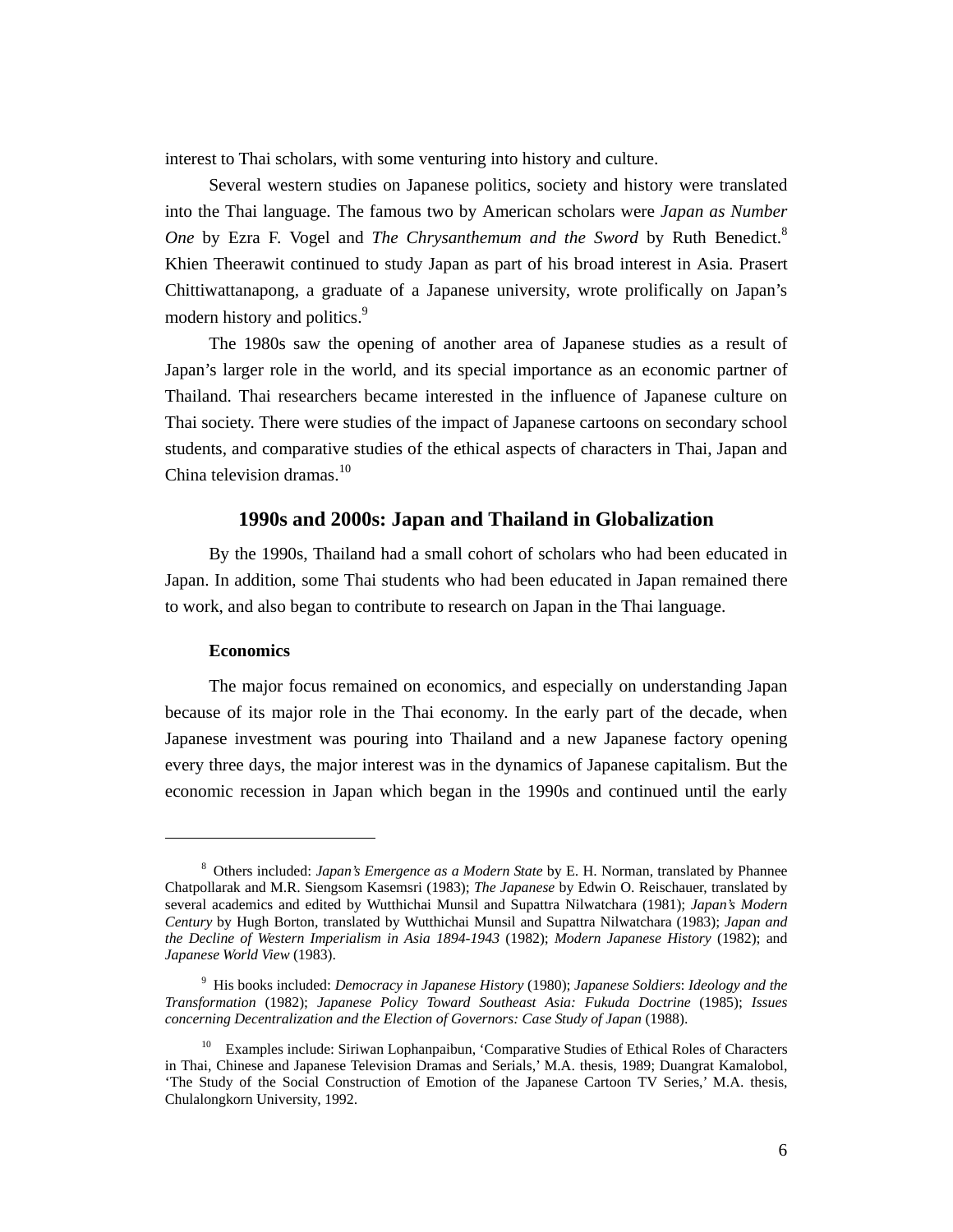2000s prompted researchers in Thailand to reassess the development experience of Japan and its relevance to Thailand. After Thailand was hit by the financial crisis of 1997, the question of Japan's role in the recovery and in the post-crisis era became another subject of interest.

In the annual volume of collected articles on Japanese Studies published by the Institute of Asian Studies, Chulalongkorn University, there was an article on 'Japanese Economy: Present and Future' in every issue from 1999 to 2005 (Saikaew, various years). Suwinai Pornvalai, Somphop Manarangsan, and Khoonthong Intharathai composed analyses of Japan's bubble and lost decade,<sup>11</sup> while *The Bubble Economy*: *The Japanese Economic Collapse* by Christopher Wood, was translated into Thai by Apassorn Ritrangkla (1995). Another scholar, Kitti Prasartsuk wrote on the decline and restructuring of the Japanese economy.<sup>12</sup> Somphop and Khoonthong also researched on Japan's role in Thailand's recovery from the 1997 crisis.

Interest in Japanese SMEs was sustained by Surichat Thammathaweethipul,<sup>13</sup> while other Thai economists wrote on agricultural cooperatives,  $14$  the auto industry,  $15$ public budgeting,<sup>16</sup> technology transfer,<sup>17</sup> and business structure.<sup>18</sup> Several MA theses examined different aspects of the Japanese economy.<sup>19</sup>

<sup>13</sup> An article on 'Theory of SME Business' (based on Japan) (1999).

 $\overline{a}$ 

<sup>14</sup> Dusit Jesadapitak wrote ' Agricultural Co-operatives (Nokyo) in Japan' (1992);

<sup>11</sup> Suvinai Pornawalai, *Bubble Capitalism* (1994); Somphop Manarangsan, *From Japan: Fighting with Recession Before Being Economic Superpower* (1995), and *Japan Finance: Finance of the Sword, Aftermath of Bubble Burst* (2003). Khoontong Intharathai, the Japanese expert, wrote two pieces in the English language, one on the bubble: 'Japan 's Development: from the Viewpoint of Southeast Asia', in Wolf Mendl ed., *Japan and South East As*ia Volume II: The Cold War Era 1974-1989, and Issues at the End of the Twentieth Century, London and New York: Routledge, 2001; and 'When an Economic Giant Gets Sick: Analysis of Japanese Economy and Politics', Chiang Mai: Sirilak Publishing ( in Thai).

<sup>&</sup>lt;sup>12</sup> Kitti Prasirtsuk wrote two articles, one on 'The Long-term Decline of the Japanese Economy' (2002) and one on 'Japanese Economic Restructuring' (2003).

<sup>&</sup>lt;sup>15</sup> Noppadol Buranathanung wrote an article on 'Rationalization of Japanese-based Multinational Enterprises: Automobile Components Production in ASEAN' (1997).

<sup>&</sup>lt;sup>16</sup> Worawet Suwanrada, a Japanese trained economist at Chulalongkorn University, wrote an article on 'The Analysis of Public Investment Budget Allocation; Theoretical and Simulation Analysis' (1998).

<sup>17</sup> *Japan's Role in Technology Transfer* by Anuphap Tiralap (1992);

<sup>18</sup> *Business Structures: Kigyo Shudan and Keiretsu* (1999) by Wai Jamornmarn.

<sup>&</sup>lt;sup>19</sup> Popular topics include comparing Japan and US markets for Thai exports (e.g. demand for frozen shrimps, chicken, rubber, other agricultural goods, garments, furniture, jewelry); various aspects of Japanese direct investment in Thailand; auto-part procurement system in Thailand as compared to the US; lessons to be learned from Japanese experience (industrial policies, especially for exports; roles of the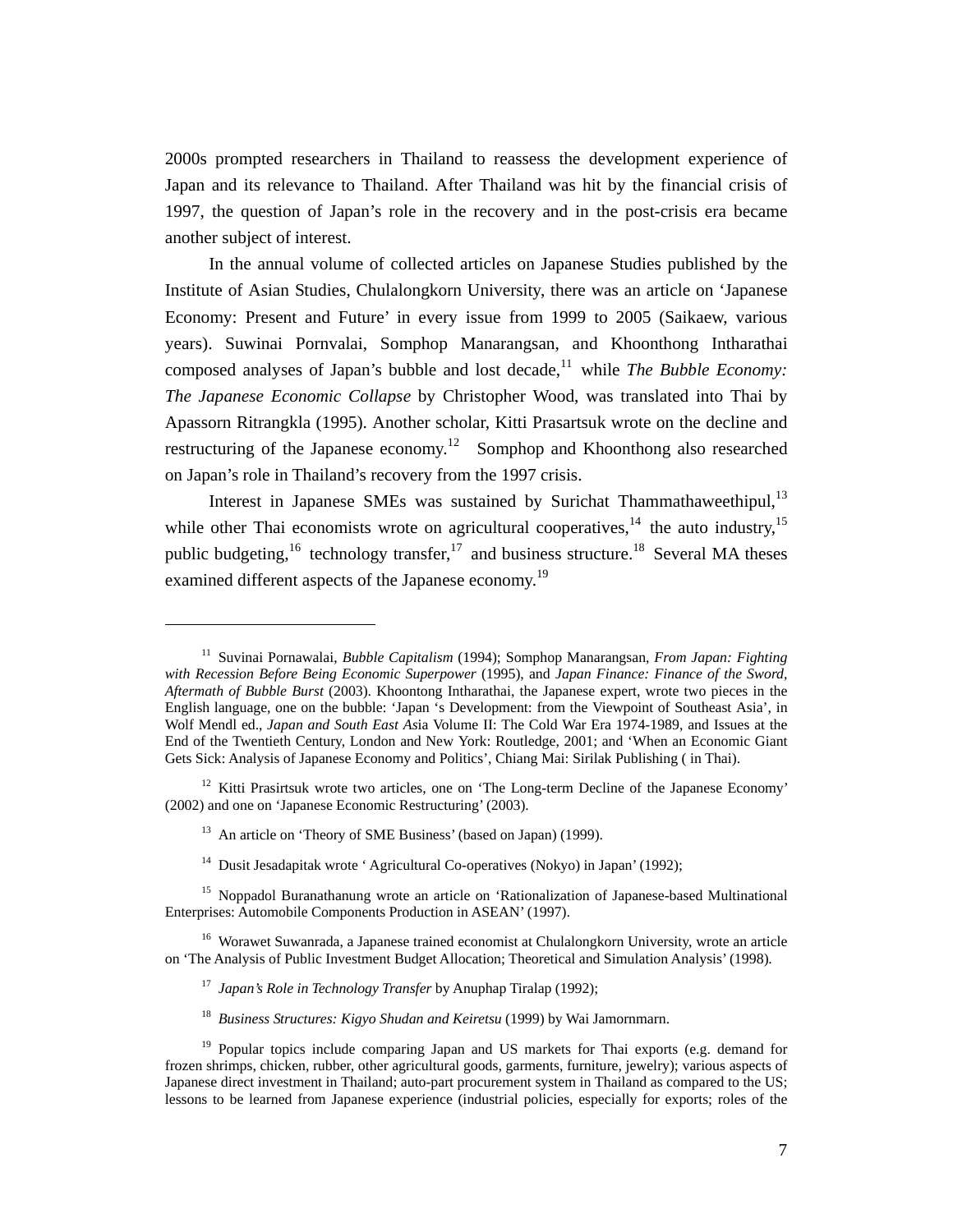The 1997 crisis prompted renewed interest in Asian financial cooperation, and in Asian integration more generally, and this opened up another area of academic interest.<sup>20</sup> Discussion on deepening East Asian integration beyond the production networks created by the investments of multinational corporations and towards currency union along the line of the EU surfaced in ASEAN meetings and in academic seminars among Thai and Japanese scholars. The rise of China also raised new questions for relations between ASEAN and Japan.<sup>21</sup>

#### **Political Science**

-

By the 1990s, courses on Japanese politics and government were offered in five public universities (Chulalongkorn, Kasetsart, Songkhla, Ramkhamhaeng, Srinakharinwirot and Thammasat), and some also covered Japanese foreign policy. However, the numbers taking this option to MA level were limited. For the first time in 2000, candidates could take a paper on Japanese language as part of the entrance examination for political science in Chulalongkorn and Thammasat universities, yet only one or two students were admitted each years with this qualification.

Among scholars of politics, the major focus of study remained the relations between the two countries, or between Japan and Southeast Asia in general.<sup>22</sup>

But at the same time, there was growing interest in the politics, government and public administration of Japan itself.<sup>23</sup> Chaiwat Khamchoo wrote on *Why the Liberal Democratic Party Could Govern Japan for 37 Years* (1991), and Prasert Chittiwatanawong on *Decentralization and Local Election in Japan* (1997). Major English-language works on Japan in world politics were translated into Thai, including

public sector; liberalization of the telecom industry), understanding Japanese economy and economic organizations (financial sector, banking, subcontracting in automobiles, business cycles).

<sup>20</sup> For example, Pasuk Phongpaichit and Chris Baker, 'Experience and Prospects of Financial Cooperation in ASEAN, 2003.

<sup>&</sup>lt;sup>21</sup> At the workshop on 'Emerging Developments in East Asia FTA/EPAs' organized by the Core University Program at Kyoto and Doshisha Universities in October 2006, papers were presented on 'Japan-Thailand EPA: Problems and Future' by Suthiphand Chirathivat; 'Regional Economic Integration and Its Impact on Growth, Poverty and Income Distribution,' by Chaiwoot Chaipan et al; 'Cambodia, Laos, Myanmar and Vietnam and East Asian Integration' by Chalongphop Sussangkarn. All these topics involved the roles of Japan.

<sup>22</sup> See for example, Nophadol Chartprasert, *Thailand-Japan Relations 1932-1945: From Co-existence to Alliance* (2000, in English); Nipaporn Suthiporn, *The Cultural Relationship Between Thailand and Japan 1932-1945* (2002).

<sup>&</sup>lt;sup>23</sup> Apinand Phooprasert, 'A Study on the Attitudes of Thai Local Staffs upon Production Related Training System among Japanese and American Companies in Thailand,' M.A. thesis, Thammasat University, 2000.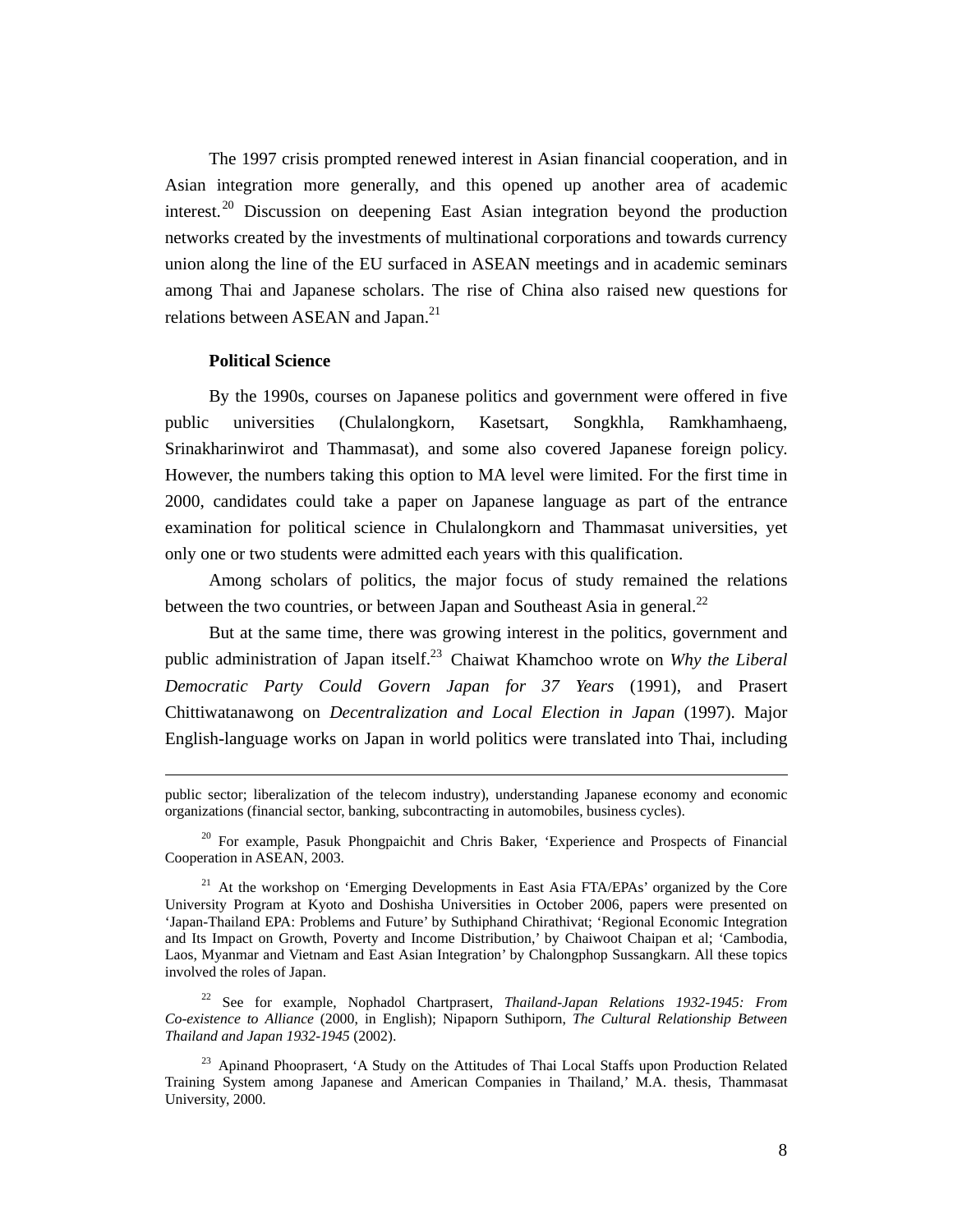*The Japanese Question* by Kenneth Pyle, translated by Surangsi Tansiansom (1997).

With the rise of China, and the re-emergence of historical conflicts between Japan and China and North Korea, more Thai scholars paid attention to the changing role of Japan in regional security.<sup>24</sup>

#### **Migration**

One new area of research interest which opened up in the 1990s was a result of the increase in labor migration, both legal and illegal, between Thailand and Japan. In 1995, for example, Thai migrants constituted the largest share (5 percent) of all illegal migrants into Japan (Japanese Ministry of Justice, cited in Surichai, 1999). Stories of human trafficking, especially to supply the Japanese sex trade, became a common feature of the Thai press, often with lurid details about maltreatment by traffickers, mamasan and yakuza, as well as corruption among government officials and employment agents. Other press stories focused on the growth of a "little Thailand" in certain cities of Japan (Osaka, Tokyo), and on the lives of Thai illegal migrants.

As part of a broader survey of illegal economies, I made a study which attempted to calculate (based on survey questionnaires of some Thai prostitutes in Japan) the income earned from trafficking women for the Japanese sex trade.<sup>25</sup> A former official in the Thai consulate in Japan wrote on 'Thai Migrant Workers in Japan', showing the routes by which Thai prostitutes entered Japan through co-operation between Thai traffickers and the yakuza (Udom, 1999). A Thai researcher studied the ways Japanese men treated Thai prostitutes in Japan.<sup>26</sup>

#### **Education**

 $\overline{a}$ 

Studies on Japanese education received interests in the 1990s. Japan had risen to become a major economic power despite its lack of natural resources, and despite the devastation of World War Two. Thai academics and researchers sought to understand how Japan's policies on education and human resources had contributed to her economic

<sup>&</sup>lt;sup>24</sup> See 'Japan's Roles in Politics and the Security of the Asian Region in the  $21<sup>st</sup>$  Century' in *Collected Articles on Japanese Studies*, ed. Yupha Khlangsuwan, Thammasat University, 1999; Proceedings of a Seminar on the Great Powers of Asia: Japan, China, Institute of Asian Studies Chulalongkorn University, 1995.

<sup>&</sup>lt;sup>25</sup> Pasuk Phongpaichit et al, Guns Girls Gambling Ganja: Thailand's Illegal Economy and Public Policy, Chiang Mai: Silkworm Books, 1998.

<sup>&</sup>lt;sup>26</sup> Suriya Samutkup and Phatthaya Kitti-Asa, 'Hell of Sushi Land or Heavenly Land of the Sun' (2000).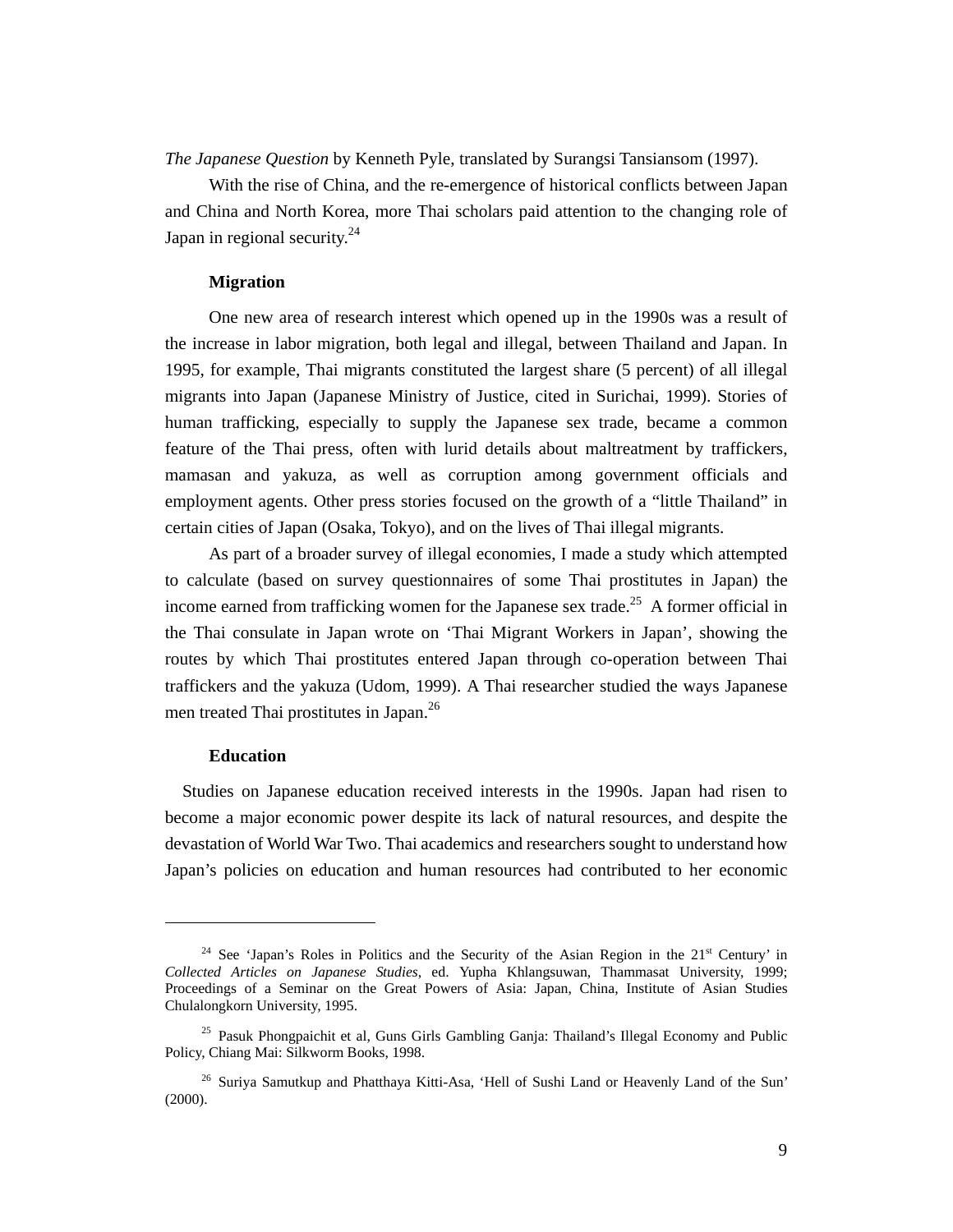success.<sup>27</sup>

 $\overline{a}$ 

#### **Studying Japan for itself**

By 2004, some 150 institutions were offering Japanese language courses. Six of the fifty public universities offered courses on Japan, primarily on economy and politics. The numbers of scholars educated in Japan continued to increase, and a Japanese Studies Network was formed in the late 1990s. In 1997, an M.A. in Japanese Studies was inaugurated at Thammasat University.

With this maturing infrastructure, more Thai scholars took to studying Japan *for itself* rather than because of Japan's importance for Thailand. One major signal of this new trend appeared in history where three Thai scholars published works of original research.<sup>28</sup> But the boom area in the late 1990s and early 2000s was in studies of Japan's popular culture.

Kitti Prasirtsuk (2004) pointed out that this boom was "student-led rather than scholar-led … a kind of bottom-up interest in Japanese studies." It began principally with MA thesis which focused on gender relations and sex education as portrayed in Japanese cartoons. Some researchers examined how these media were being transferred into Thailand, and what impact they were having on Thai youth.<sup>29</sup> Subsequently young

<sup>27</sup> See for example, *Comparative Studies of Elementary School Curriculum of Japan and Thailand*, by Duangduen Thesavanit (1992); *A Research Report on Education Decentralization: The Japanese Experience as a Reference for Thailand*, by Chollada Chittiwatthanapong, 1994; *The Modernization of Japanese Education* (tr.) by Somkiat Chopphon, 1991, 'Japanese Education' in *Collected Articles on Japanese Studies*, ed. Yupha Khlangsuwan, Thammasat University, 1999; 'Strategies to Build up Human Resources Japanese Style' by Warinthon Wowong, in *Collected Articles on Japanese Studies*, ed. Saikaew Thi-phakon, Chulalongkorn University, 1999; Narumol Aphinives, 'Research on the Integration of Environmental Education into School Curriculum in the Philippines, Japan and Indonesia', (Asian Public Intellectual Programme, Nippon Foundation, 2006).

<sup>28</sup> Several good researches on Japanese history in the 2000s are: *Prince Shotoku and His Role on Buddhism* by Kanokwan Suthiporn (2002); *The Cultural Relationship Between Thailand and Japan, 1932-1945* by Nipaporn Ratchatapattanakul (2002); *The Reformation of Buddhism in the Kamakura Period (1185-1333 A.D.)* by M.L. Chakrabha Abhakara (2003); *Emperor, Nobles, Warriors and Merchants in Pre-Modern Japanese Society* by Pipada Youngcharoen (2003).

<sup>&</sup>lt;sup>29</sup> At Chulalongkorn University, Duangrat Kamalobol, 'The Study of the Social Construction of Emotion of the Japanese Cartoon TV Series', 1992; Jutima Phetcharat, The Impact of Japanese Cartoons with Sex Contents by Thai Youth in Bangkok on Their Perceptions about Sexual Relations', 1999; Chatnarong Wisutkun, 'Male Youth's Attitudes Towards Japanese Cartoons with the Content of Violent-Sex in Print and Electronic Media', 2000; Nonthaya Pongphakai, 'The Transmission about Gender Relations in Japanese Cartoons', 2001; Wiparat Panritdum, 'Foreign Cultural Influence on Thai Adolescent Identity: A Case of Study of Japanese Music'. Yanathon Jiarattanakun, is completing her thesis on 'YAOI: Gay Cartoon by Women for Women,' see Yanathon Jiarattanakun, 'The Culture and Politics of Gender' presented at a seminar on Transnationalisation and Cultural Diversities, organized by the National Research Council of Thailand, Bangkok, September 22, 2006. At Thurakitbandit University: Songphon Soisuwan, 'Presentation of the Sex-Related Content in Japanese Cartoons,' 1999. At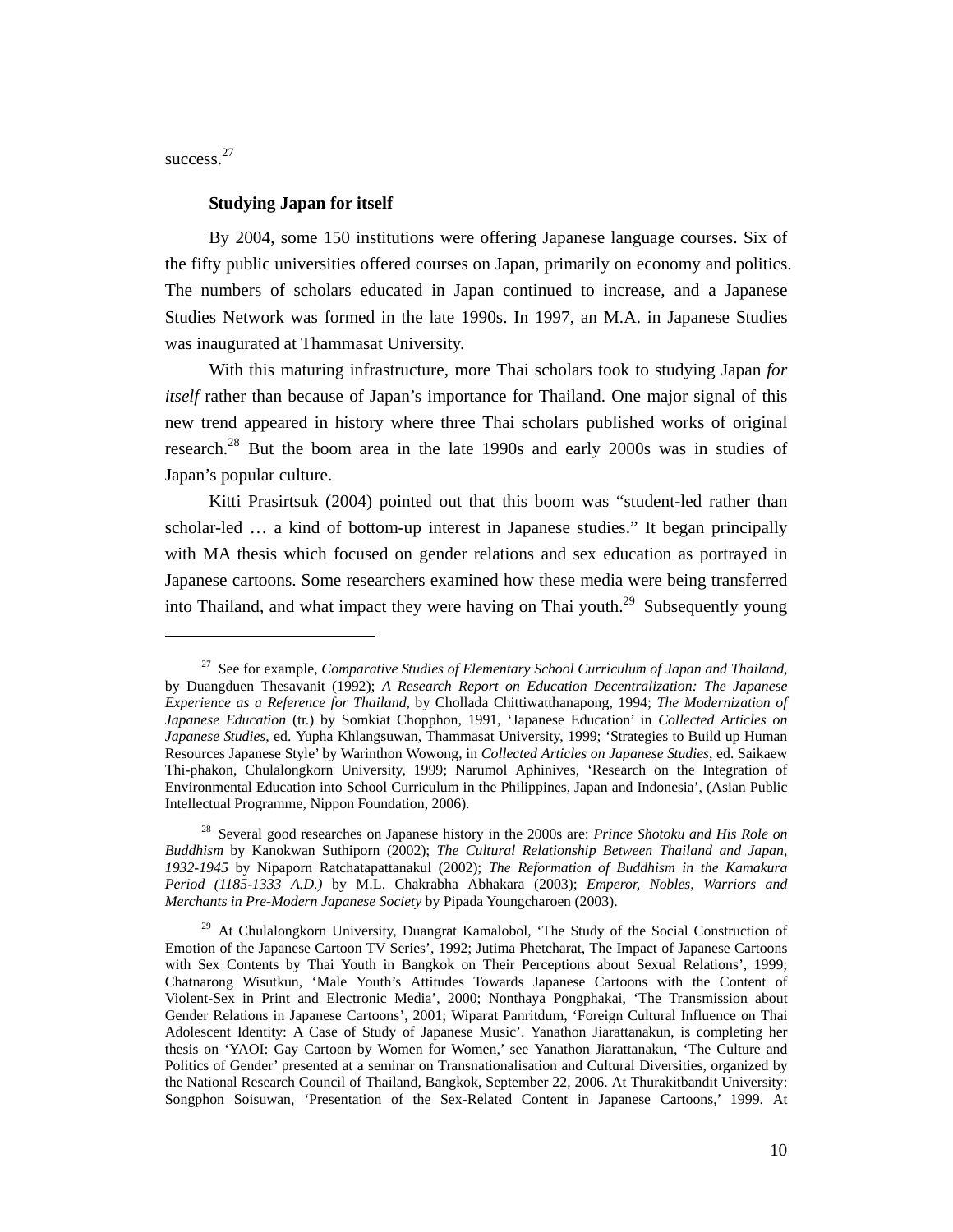Thai lecturers who were not trained as Japan experts also became interested in this phenomenon of the popularity of Japanese popular culture.<sup>30</sup>

In summary, in the 1990s, Japanese studies in Thailand focus on understanding Japan and Thailand in globalization. The first set of topics revolved around the impact of the financial crisis in 1997 and the prominent roles Japan played in helping rescue the Thai economy and that of the region. The topics of researches were analysis of Japan's economic bubble and lost decade, Thai-Japanese relations, and regional co-operation to prevent future crisis. The other set of topics revolved around flows between the two countries, including labor migration of Thai to Japan, Japan as a model for education, and Japanese popular culture and its impact in Thailand. In the early 2000s, there was a trend towards research on Japan per se, particularly in the areas of history and popular culture.

## **Limitations, Difficulties, Future Directions**

Japanese studies in Thailand are limited. Most works are translations or distillations of studies that originated in the west, often produced to serve as texts in university courses, or for a general readership. Extremely few studies have resulted from the researchers' original work based on Japanese sources or field study in Japan. Most of those researching and writing on Japan are not Japan specialists and do not have the language. That has begun to change in the last fifteen years, but not radically.

Research interest on Japan in Thailand has tended to be concentrated in economics, politics, international relations, and the impact of Japanese popular culture inside Thailand itself. These are areas which do not necessarily require Japanese language capability. The focus has been on looking to Japan as a model (learning from Japan), or analyzing the impact of Japan on Thai society.

Courses on Japanese language are available in several universities, and the popularity of these courses increased significantly when Japan became more important to the Thai economy from the 1980s onwards. However, graduates of these courses mostly proceed into business careers. There are very few who go into academia, and those have tended to concentrate on linguistics, rather than social science.

-

Thammasat University: Two graduate students are conducting research on 'The meaning of Green-Tea Boom' and 'The Meaning of the Boom in Japanese Pop', 2006.

<sup>&</sup>lt;sup>30</sup> Kamjon Luiyaphong, a liberal Arts lecturer at Thammasat University recently gave a presentation on 'The Influence of Japanese Manga in Thailand.' Somsuk Hinwimarn from the Faculty of Journalism and Panarai Ostapirat from the Faculty of Sociology at Thammasat University, are both interested in issues relating to Japanese pop culture. Kitti Prasirtsuk is of the opinion that "These scholars are likely to produce works on Japanese pop culture in Thailand in the future" (Kitti, 2004.).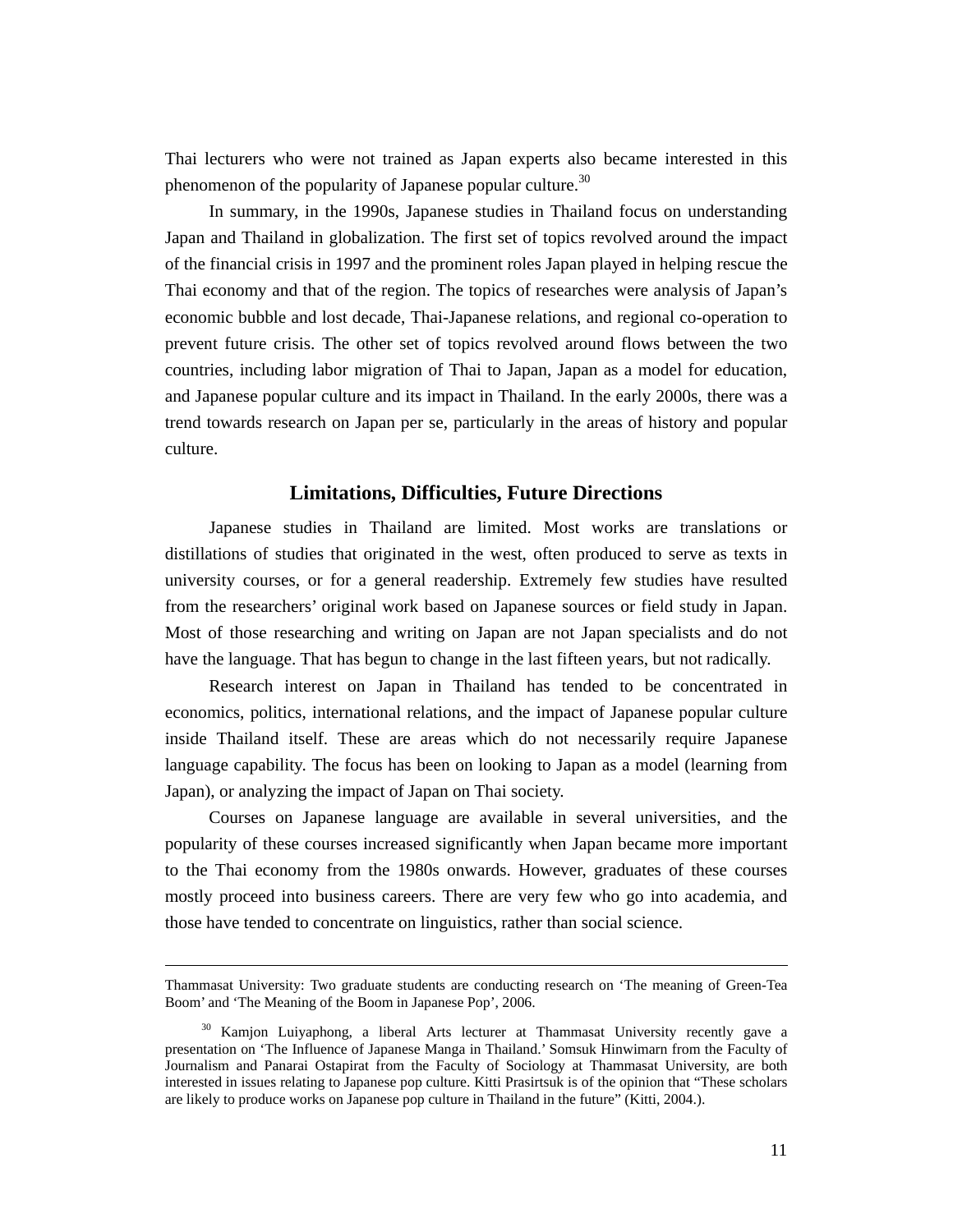The shortage of researchers in Japanese studies is a severe problem as well as the inadequacy of support systems and facilities for them. Researchers graduated from Japan in particular do not go into Japanese studies although they have big potential. Natenapha (2004:14) is of the opinion that "universities and research institutions in Thailand should take responsibility and initiative in addressing these problems… universities and related institutions in Japan should also be asked for their increasing support…." Kitti (2004) argued that Thailand's rapid economic development has backfired in some ways by attracting potential researchers into lucrative employment in the private sector.

In the past few years students and researchers have been drawn to competing areas of study including Muslim studies, the Mekong region, and the rise of China. The South Korean government has also been giving support to Korean studies and researches. Some of the older and more experienced researchers have shifted their field of interest away from Japan to China (notably, Khien, Somphop, Suwinai), the Mekong region, and Muslim studies (Saikaew, 2004).

Availability of funding for social science research is another problem. There are more scholarship and grants for Thai students and researches in the technological field.

Research has tended to focus heavily on the interrelations or comparison of Japan and Thailand in specialized areas such as modernization, rural development, the role of the state, and business management. Partly this is due to the interest of the researchers, and partly due to the policies of funding agencies such as the Japan Foundation. There have been relatively few good works which help Thai readers to understand Japanese society (Chatthip, 1983). In an important work published in 2005 entitled *Japanization* the book is in Thai with this title in English), Atthachak Sattayanurak noted, "Thais never really know or understand Japanese society, even though books in Thai on Japan are the most numerous among books about foreign countries in Thailand."<sup>31</sup>

The younger generation among M.A. students are interested in Japanese studies because of the influence of Japanese popular culture (manga, cartoons, fashion, food, music, etc). The opening of an M.A. program in Japanese studies at Thammasat helped to stimulate this interest, but the interest is broader than that. Many of the M.A. theses on Japanese popular culture came from other programs in liberal arts, mass media, politics or even in economics. These young scholars will be an important pool of researchers in Japanese studies in the future. However many of them may not have the language.

<sup>31</sup> Atthajak Sattayanurak, *Japanization*, Bangkok,Open Books, 2005, 181.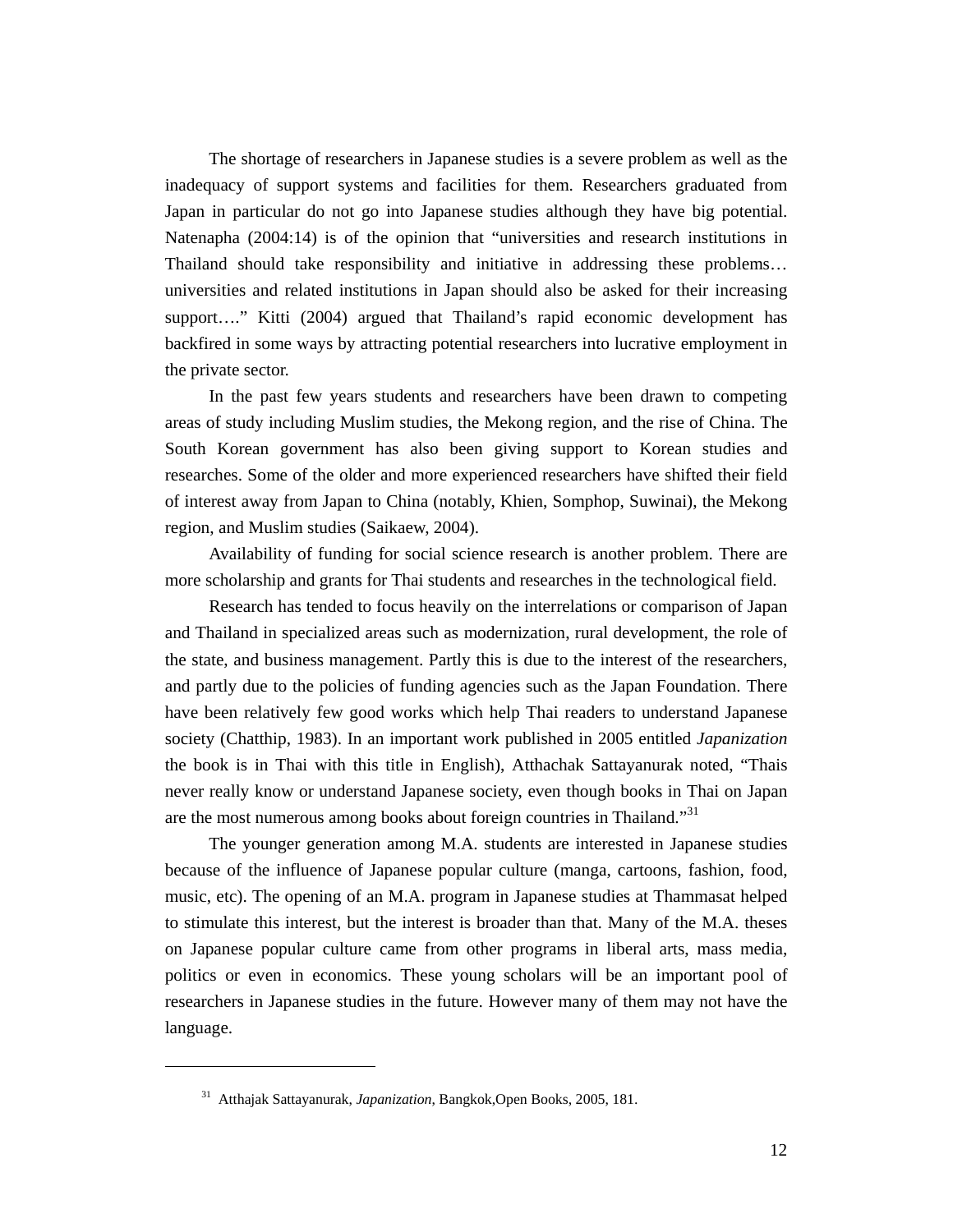According to Kitti (2004), there is a new generation of Japan specialists in their 30s or early 40s who are likely to play a key role in the future. These include Nophadol Chartprasert and Pipada Yongcharoen in history; Siriporn Waijjawalku in political science; Patamawadee P. Suzuki, Hongpha Sapbunruang, Kriengkrai Techakanont, and Worawet Suwanrada in economics; and Chomanard Sitisarn, and Boonyong Chunsuvimol on culture and society.

To survey opinions on the appropriate future direction of Japanese Studies in Thailand, I sent questionnaires to prominent academics and researchers in Japanese studies.

I found that political scientists in general are quite happy that the focus in social science should remain on comparative studies between Thailand and Japan. However two scholars argued that "Japanese studies in the future should not be focused on how Japan as a superpower or rich country can help Thailand. It should not be geared towards studying about Japan. Studies should be based on the idea of how Japan and Thailand can co-operate for mutual benefits. For Thailand's sake, we might try to figure out how to co-operate with Japan in the development of the Indochinese countries. Area studies should be the basis of issue studies." (Saikaew and Nipaporn, 2004)

Others have argued that Japanese studies in Thailand should focus on deeper understanding of Japan's history, economy, philosophy and culture (Chatthip, 1983, Atthachak, 2005, Kitti, 2004). In other words, these scholars are calling for researchers to focus on Japan per se, and not on subjects which will help Thailand's development. This kind of approach needs active promotion and funding. In Kitti's words, "Japanese grant agencies should encourage basic research, translations of classic books, and networking among Japan specialists" (Kitti, 2004). Support for publications in Thai language should also be increased (Chatthip, 1983). Kitti further suggests that "The final goal of networking should be the foundation of a Southeast Asian Association for Japanese Studies." (Kitti, 2004).

On the future prospects, Japanese study is far from being in decline. It is just coming onto a new plane in the last few years. The recent expansion of interest in popular culture, history, religion, modern political development, economy and public policy is likely to continue and expand. In addition, there is likely to be growing interest in the processes of regional co-operation and integration, in which Japan will play a prominent role. Some believe that regional issues fall within international relations and are thus not part of social science, but in reality it is difficult to separate the two areas. Regional integration involves questions of culture, interest groups, political and economic structures and other matters which are in the realm of social science.